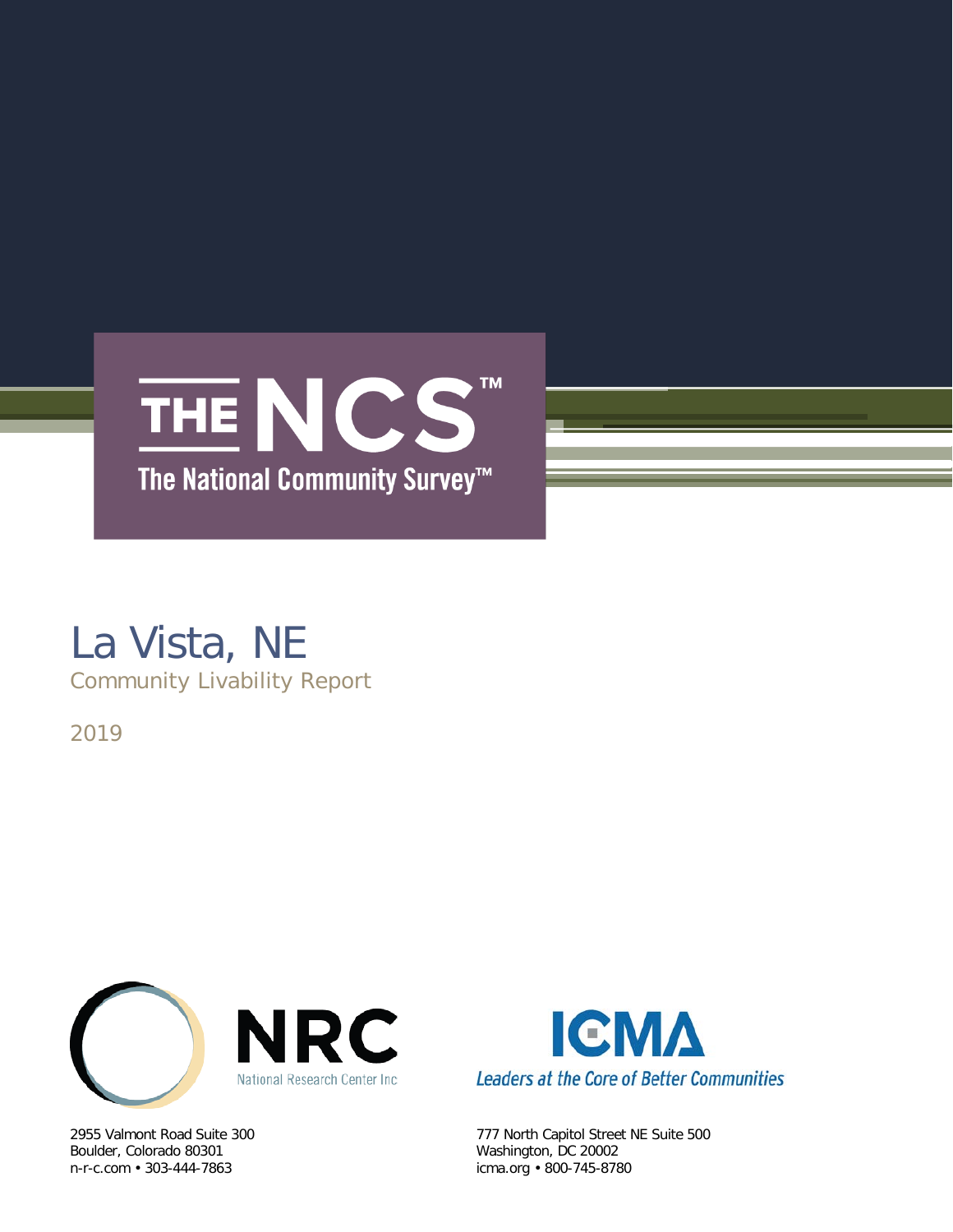## **Contents**



The National Community Survey™ © 2001-2019 National Research Center, Inc.

The NCS™ is presented by NRC in collaboration with ICMA.

NRC is a charter member of the AAPOR Transparency Initiative, providing clear disclosure of our sound and ethical survey research practices.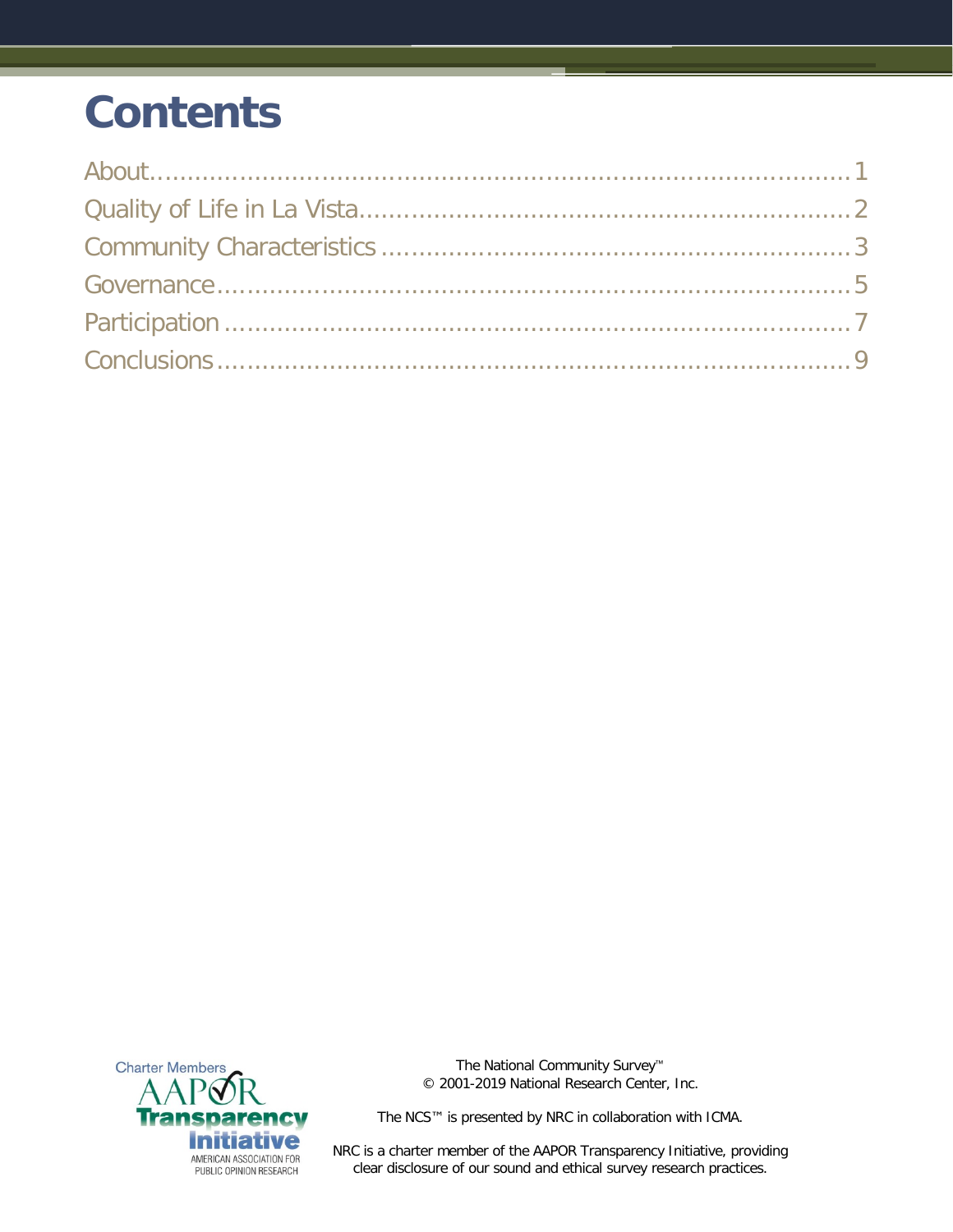### <span id="page-2-0"></span>**About**

The National Community Survey™ (The NCS™) report is about the "livability" of La Vista. The phrase "livable community" is used here to evoke a place that is not simply habitable, but that is desirable. It is not only where people do live, but where they want to live.

Great communities are partnerships of the government, private sector, community-based organizations and residents, all geographically connected. The NCS captures residents' opinions within the three pillars of a community (Community Characteristics, Governance and Participation) across eight central facets of community (Safety, Mobility, Natural Environment, Built Environment, Economy, Recreation and Wellness, Education and Enrichment and Community Engagement).

The Community Livability Report provides the opinions of a representative sample of 339 residents of the City of La Vista. The margin of error around any reported percentage is 5% for all respondents. The full description of methods used to garner these opinions can be found in the *Technical Appendices* provided under separate cover.

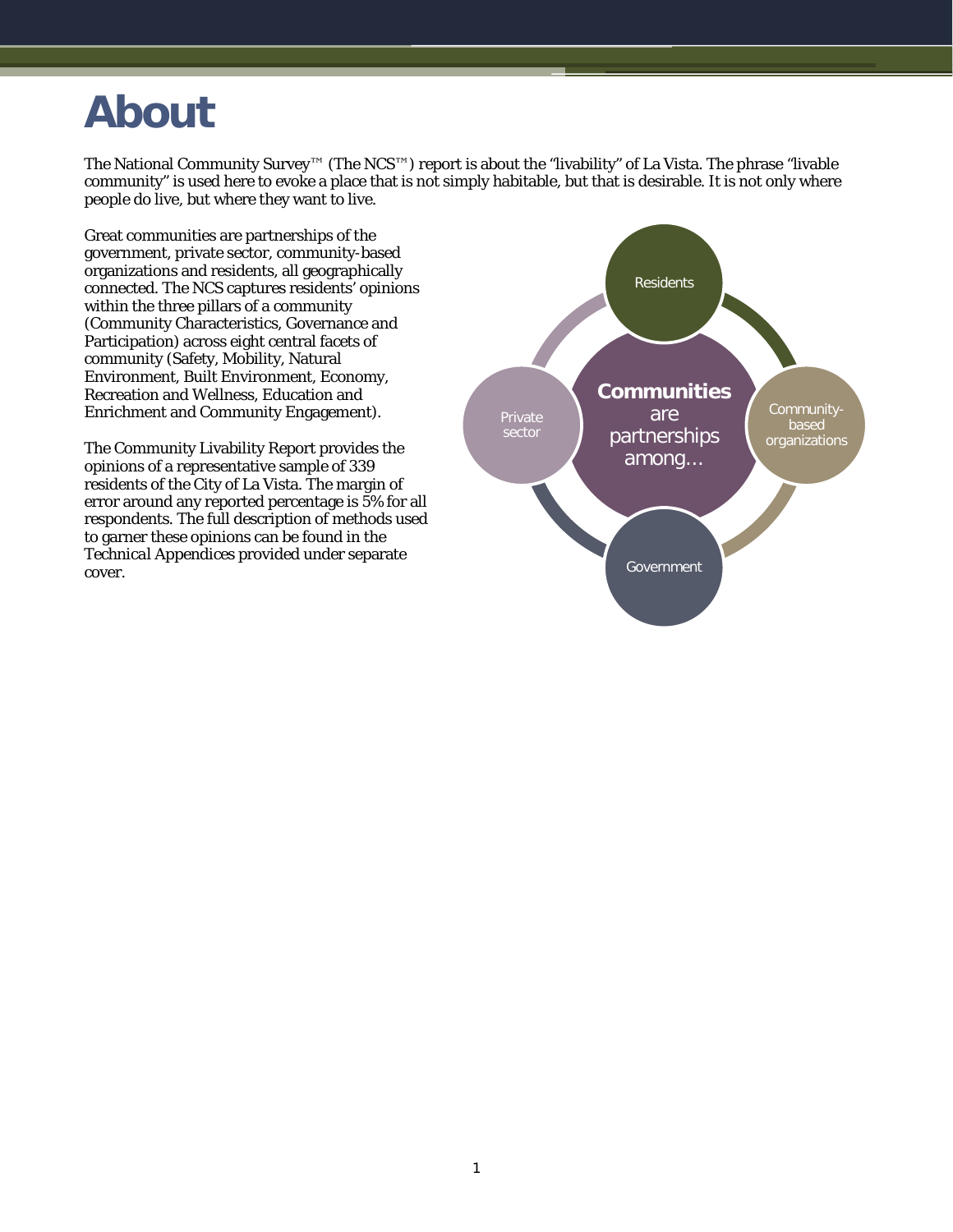## <span id="page-3-0"></span>**Quality of Life in La Vista**

About 9 in 10 residents rated the quality of life in La Vista as excellent or good. This rating was similar to the national benchmark (see Appendix B of the *Technical Appendices* provided under separate cover).

Shown below are the eight facets of community. The color of each community facet summarizes how residents rated it across the three sections of the survey that represent the pillars of a community – Community Characteristics, Governance and Participation. When most **Overall Quality of Life**



ratings across the three pillars were higher than the benchmark, the color for that facet is the darkest shade; when most ratings were lower than the benchmark, the color is the lightest shade. A mix of ratings (higher and lower than the benchmark) results in a color between the extremes.

In addition to a summary of ratings, the image below includes one or more stars to indicate which community facets were the most important focus areas for the community. Residents identified Safety and Economy as priorities for the La Vista community in the coming two years. These facets, as well as all other facets of community livability, were positive and similar to the benchmark comparisons. This overview of the key aspects of community quality provides a quick summary of where residents see exceptionally strong performance and where performance offers the greatest opportunity for improvement. Linking quality to importance offers community members and leaders a view into the characteristics of the community that matter most and that seem to be working best.

Details that support these findings are contained in the remainder of this Livability Report, starting with the ratings for Community Characteristics, Governance and Participation and ending with results for La Vista's unique questions.

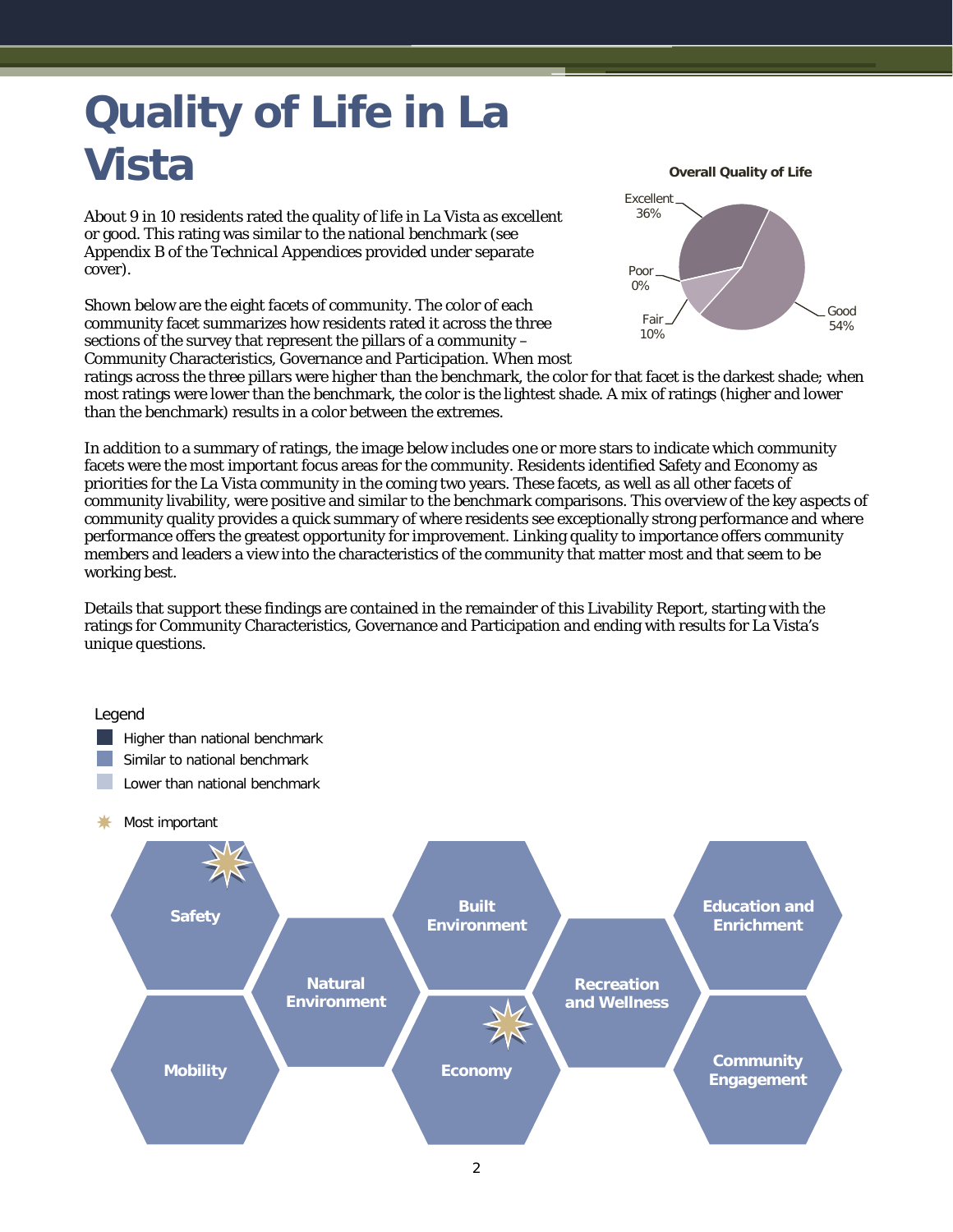### <span id="page-4-0"></span>**Community Characteristics**

#### What makes a community livable, attractive and a place where people want to be?

Overall quality of community life represents the natural ambience, services and amenities that make for an attractive community. How residents rate their overall quality of life is an indicator of the overall health of a community. In the case of La Vista, 95% rated the city as an excellent or good place to live. Respondents' ratings of La Vista as a place to live were similar to ratings in other communities across the nation.

In addition to rating the city as a place to live, respondents rated several aspects of community quality. Rating for La Vista as a place to raise children were exceptional (95% excellent or good) and above average. About 9 in 10 residents favorably rated their neighborhood as a place to live. About 8 in 10 residents gave high marks to the overall image or reputation of the city and La Vista's overall appearance, while 7 in 10 positively assessed La Vista as a place to retire. These ratings were on par with national averages. Additionally, reviews of La Vista's overall image or reputation and its appearance improved over time (see the *Trends over Time* report provided under separate cover for more details).

Delving deeper into Community Characteristics, survey respondents rated over 40 features of the community within the eight facets of Community Livability. Overall, at least half of respondents reviewed most aspects of Community Characteristics positively and tended to be similar to other benchmark communities.



Assessments for the majority of aspects within the facets of Mobility (such as traffic flow on major streets and public parking) and Built Environment (such as variety of housing options), were outstanding and higher than the national benchmarks. Other areas where score were above average were overall feeling of safety, employment opportunities, K-12 education, and the openness and acceptance of the community toward people of diverse backgrounds.

Respondents' evaluations of 13 aspects of Community Characteristics improved from 2016 to 2019, with most increases occurring within the facet of Economy. Some of the largest increases in 2019 were for new development in

La Vista, employment opportunities, and opportunities to participate in religious or spiritual events and activities (with increases of 21%, 17%, and 14%, respectively).

Compared to 2016, survey participants' ratings for cost of living and availability of affordable quality child care/preschool declined in 2019.

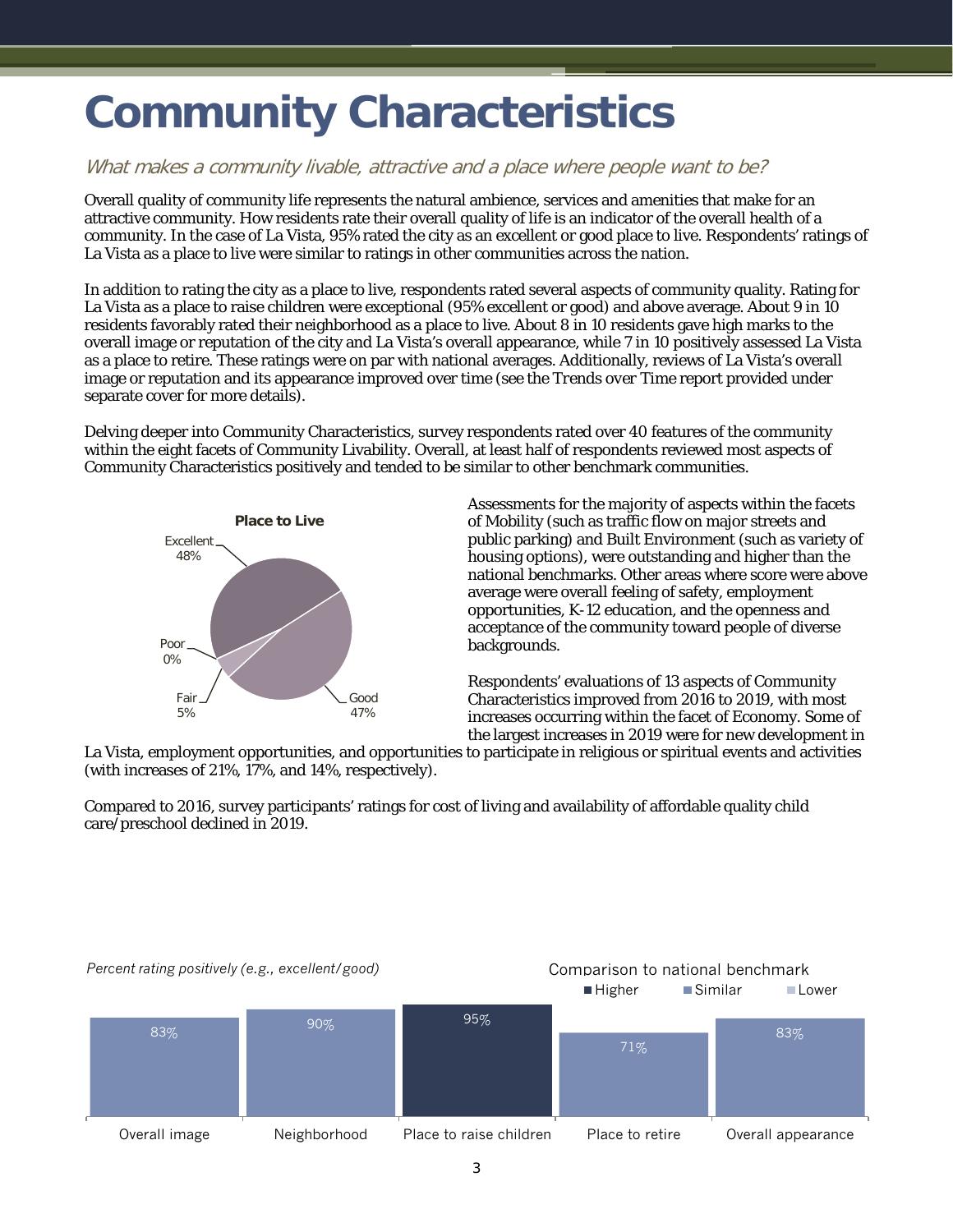### The National Community Survey™

Figure 1: Aspects of Community Characteristics

| Percent rating positively           | <b>SAFETY</b>                                     |                |
|-------------------------------------|---------------------------------------------------|----------------|
| (e.g., excellent/good,              | Overall feeling of safety                         | 95%            |
| very/somewhat safe)                 | Safe in neighborhood                              | 97%            |
|                                     | Safe downtown/commercial area                     | 96%            |
|                                     | <b>MOBILITY</b>                                   |                |
|                                     | Overall ease of travel                            | 93%            |
| Comparison to national<br>benchmark | Paths and walking trails                          | 72%            |
|                                     | Ease of walking                                   | 79%            |
| <b>Higher</b>                       | Travel by bicycle                                 | 58%            |
|                                     | Travel by public transportation                   | 29%            |
| $\blacksquare$ Similar              | Travel by car                                     | 88%            |
|                                     | Public parking                                    | 82%            |
| <b>Lower</b>                        | <b>Traffic flow</b>                               | 77%            |
|                                     | NATURAL ENVIRONMENT                               |                |
|                                     | Overall natural environment                       | 77%            |
|                                     | Cleanliness                                       | 87%            |
|                                     |                                                   |                |
|                                     | Air quality                                       | 92%            |
|                                     | <b>BUILT ENVIRONMENT</b>                          |                |
|                                     | Overall built environment                         | 68%            |
|                                     | New development in La Vista                       | 77%            |
|                                     | Affordable quality housing                        | 60%            |
|                                     | Housing options                                   | 70%            |
|                                     | Public places                                     | 60%            |
|                                     | <b>ECONOMY</b>                                    |                |
|                                     | Overall economic health                           | 80%            |
|                                     | Vibrant downtown/commercial area                  | 35%            |
|                                     | <b>Business and services</b>                      | 60%            |
|                                     | Cost of living                                    | 51%            |
|                                     | Shopping opportunities                            | 54%            |
|                                     | Employment opportunities                          | 60%            |
|                                     | Place to visit                                    | $\frac{57}{6}$ |
|                                     | Place to work                                     | 69%            |
|                                     | <b>RECREATION AND WELLNESS</b>                    |                |
|                                     | <b>Health and wellness</b>                        | 74%            |
|                                     | Mental health care                                | 54%            |
|                                     | Preventive health services                        | 68%            |
|                                     | Health care                                       | 71%            |
|                                     | Food                                              | 69%            |
|                                     | Recreational opportunities                        | 56%            |
|                                     | Fitness opportunities                             | 65%            |
|                                     | EDUCATION AND ENRICHMENT                          |                |
|                                     | Education and enrichment opportunities            | 76%            |
|                                     | Religious or spiritual events and activities      | 76%            |
|                                     | Cultural/arts/music activities                    | 54%            |
|                                     | Adult education                                   | 68%            |
|                                     | K-12 education                                    | 87%            |
|                                     | Child care/preschool                              | 62%            |
|                                     | <b>COMMUNITY ENGAGEMENT</b>                       |                |
|                                     | Social events and activities                      | 61%            |
|                                     | Neighborliness                                    | 73%            |
|                                     | Openness and acceptance                           | 79%            |
|                                     | Opportunities to participate in community matters | 68%            |
|                                     | Opportunities to volunteer                        | 68%            |
|                                     |                                                   |                |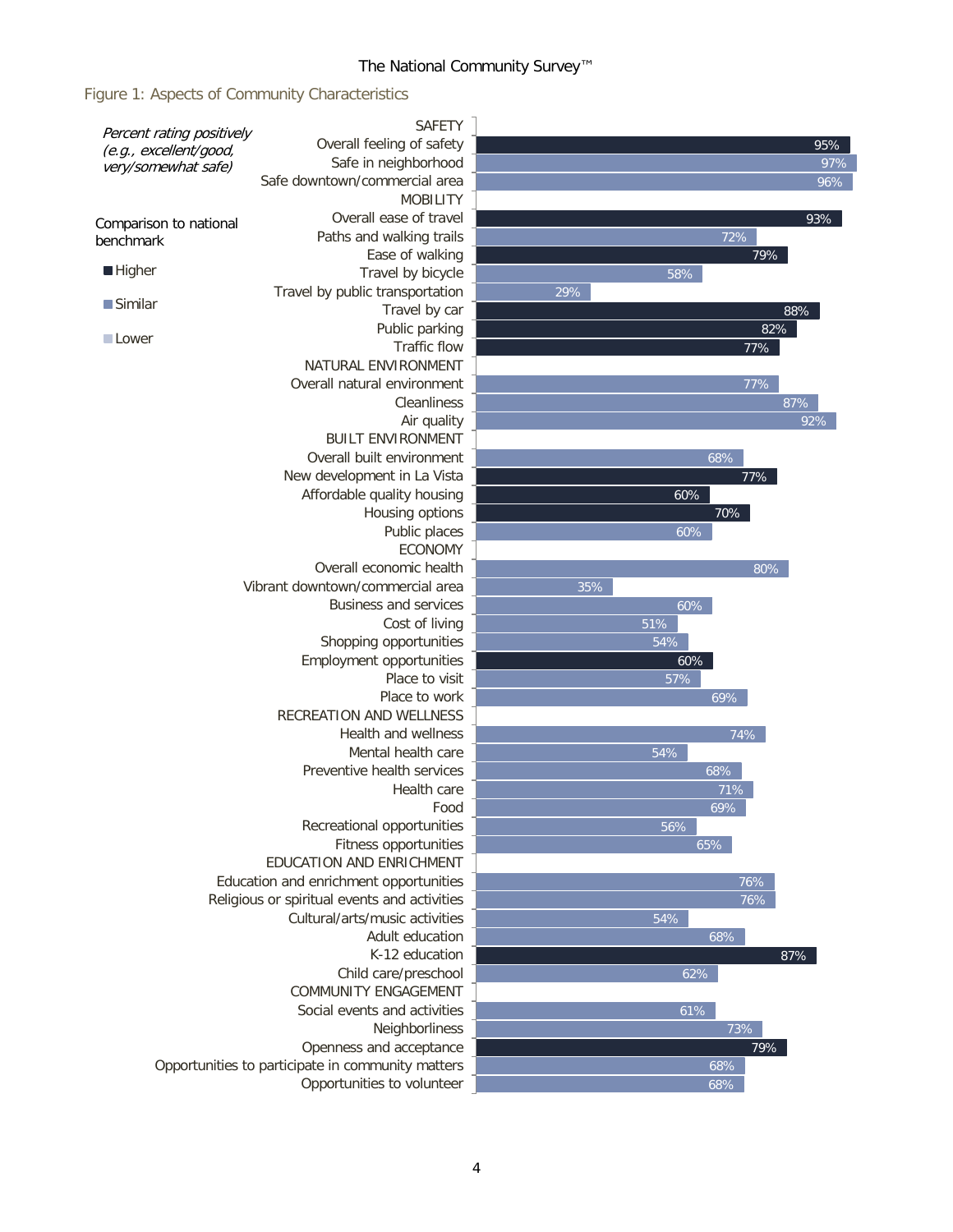### <span id="page-6-0"></span>**Governance**

#### How well does the government of La Vista meet the needs and expectations of its residents?

The overall quality of the services provided by La Vista as well as the manner in which these services are provided is a key component of how residents rate their quality of life. About 9 in 10 residents gave favorable evaluations to the overall quality of services provided by the City, which was on par with national averages. About half were pleased with services provided by the Federal Government; this rating improved from 2016 to 2019.

Survey respondents also rated various aspects of La Vista's leadership and governance. Similar to comparison communities, about 6 in 10 residents assigned high marks to the value of services for taxes paid. At least twothirds of respondents gave excellent or good ratings to all other aspects of government performance and these ratings were higher than those given in other communities.

Respondents evaluated over 30 individual services and amenities available in La Vista. Broadly, at least 6 in 10 respondents reviewed most government services positively and ratings tended to be similar to those observed in other communities nationwide. The highest-rated services included police, fire, ambulance or emergency medical services, crime prevention, fire prevention, garbage collection, and public libraries, with about 9 in 10 residents assigning positive scores.

Reviews for police services, crime prevention, street lighting, economic development, and land use, planning and zoning were exceptional and higher than the national benchmarks. Compared to 2016, more residents favorably

**Overall Quality of City Services**



reviewed emergency preparedness, open space, natural areas preservation, and land use, planning and zoning in 2019. Additionally, assessments of economic development, recreation programs, and special events increased over time.

Compared to other communities, respondents were less pleased with bus or transit services in La Vista, and these ratings declined from 2016 to 2019.



■Higher Bimilar Lower

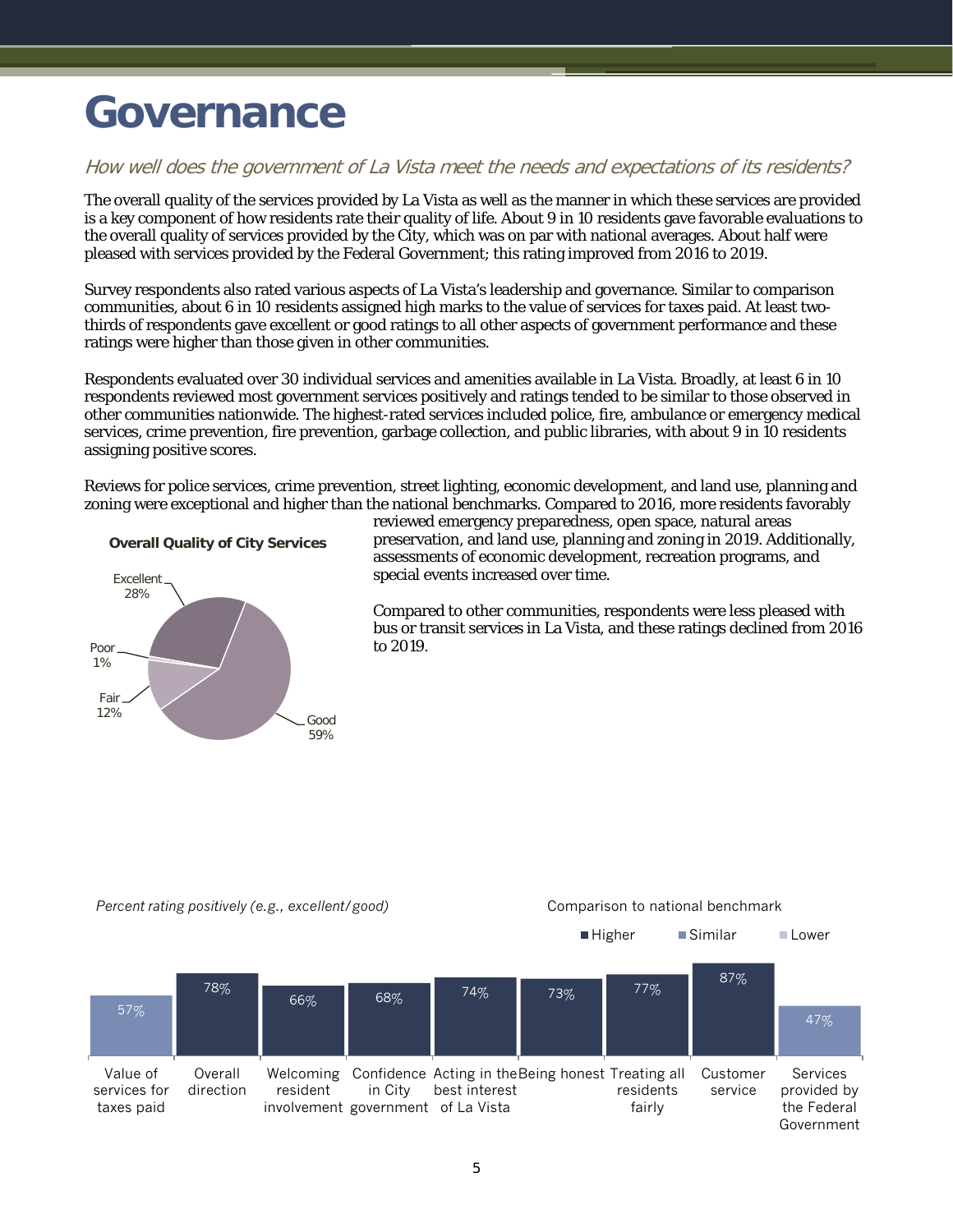#### The National Community Survey™

#### Figure 2: Aspects of Governance

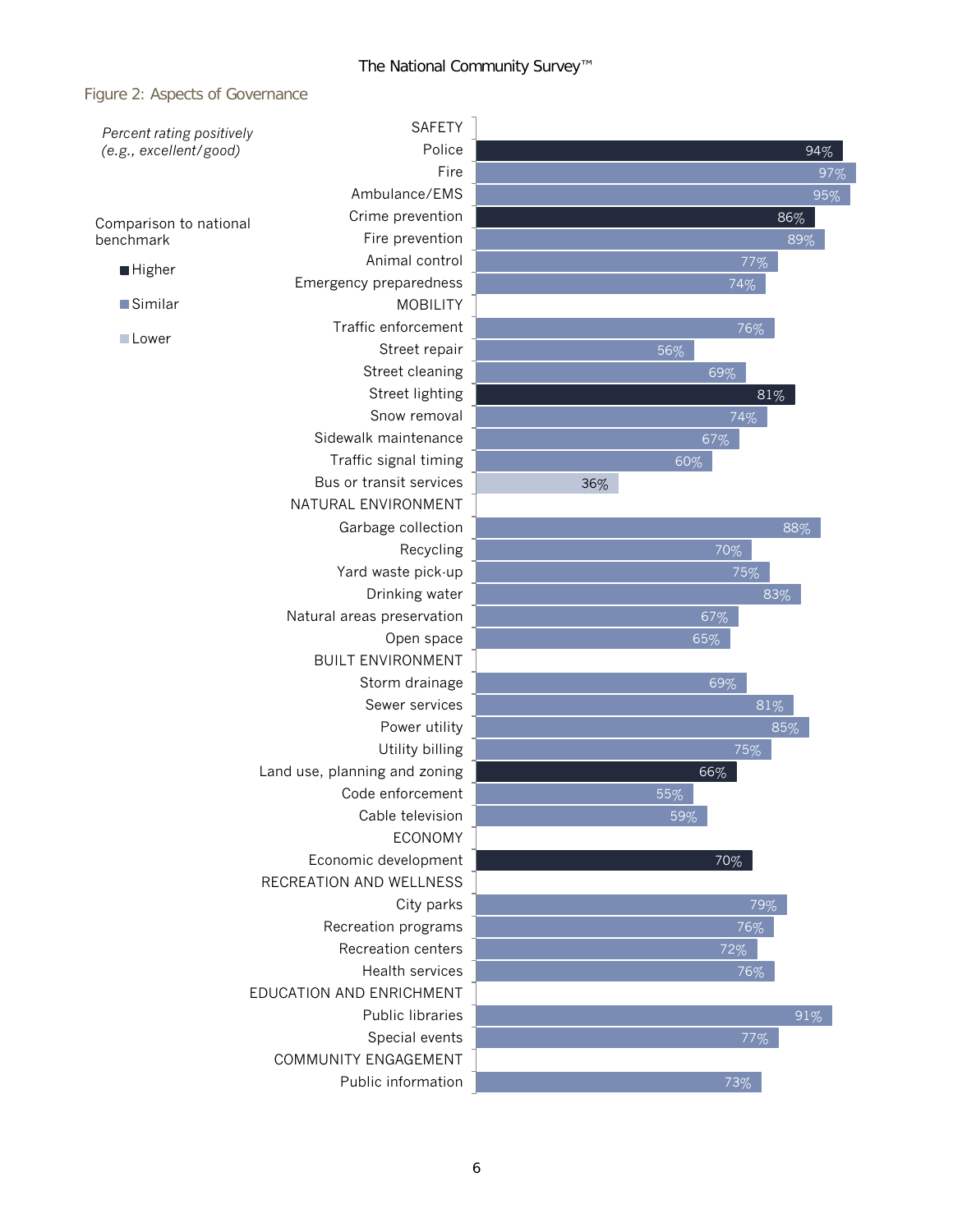### <span id="page-8-0"></span>**Participation**

#### Are the residents of La Vista connected to the community and each other?

An engaged community harnesses its most valuable resource, its residents. The connections and trust among residents, government, businesses and other organizations help to create a sense of community, a shared sense of membership, belonging and history. Similar to other communities in the U.S., about three-quarters of respondents gave excellent or good scores to the sense of community in La Vista; this rating improved from 2016 to 2019.

About 9 in 10 survey respondents indicated they would recommend living in La Vista to someone who asked and planned to remain in the community for the next five years, both of which were higher than the national averages. Fewer residents in La Vista had contacted City employees (27%) compared to residents in other communities.

The survey included over 30 activities and behaviors for which respondents indicated how often they participated in or performed each, if at all. Levels of Participation varied widely across the different facets, making the benchmark comparisons, as well as comparisons to La Vista over time, useful for interpreting the results. About 9 in 10 respondents had purchased goods or services in La Vista or talked to or visited with neighbors, while only 3 in 10 had stocked supplies in preparation for an emergency or believed the economy would have a positive impact on their income; these ratings were all on par with communities nationwide.



Compared to municipalities across the country, fewer La Vista residents reported engaging in 15 activities, including walking or biking instead of driving, conserving water, attending a City-sponsored event, and volunteering, among others.

In 2019, fewer residents reported carpooling instead of driving alone, conserving water, making efforts to make their home more energy efficient, and participating in physical activity. Additionally, more residents were under housing cost stress in 2019.

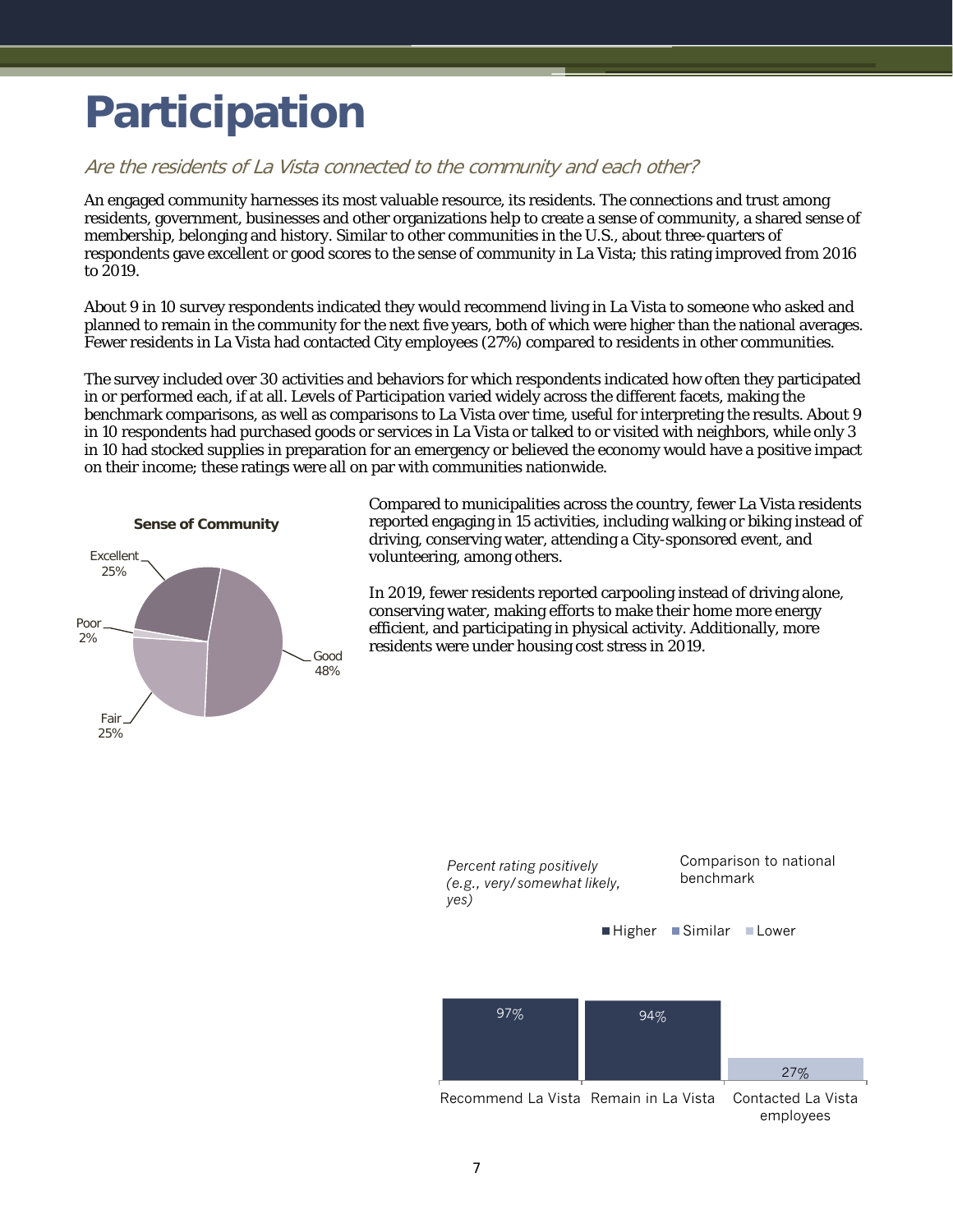Figure 3: Aspects of Participation

|                                                        |  |                                                   |  |                                                         | <b>SAFETY</b>   |     |     |        |     |     |     |     |
|--------------------------------------------------------|--|---------------------------------------------------|--|---------------------------------------------------------|-----------------|-----|-----|--------|-----|-----|-----|-----|
| Percent rating positively<br>(e.g., yes, more than     |  |                                                   |  |                                                         |                 |     |     |        |     |     |     |     |
| once a month,                                          |  | Stocked supplies for an emergency                 |  |                                                         |                 |     |     | 31%    |     |     |     |     |
| always/sometimes)                                      |  |                                                   |  | Did NOT report a crime<br>Was NOT the victim of a crime |                 |     |     |        |     |     |     | 8   |
| Comparison to national                                 |  |                                                   |  |                                                         | <b>MOBILITY</b> |     |     |        |     |     |     |     |
| benchmark                                              |  |                                                   |  |                                                         |                 |     |     |        |     |     |     |     |
| ■ Higher                                               |  | Used public transportation instead of driving     |  |                                                         |                 | 3%  |     |        |     |     |     |     |
|                                                        |  |                                                   |  | Carpooled instead of driving alone                      |                 |     |     | 31%    |     |     |     |     |
| Similar                                                |  |                                                   |  | Walked or biked instead of driving                      |                 |     |     |        | 43% |     |     |     |
| <b>Lower</b>                                           |  |                                                   |  | NATURAL ENVIRONMENT                                     |                 |     |     |        |     |     |     |     |
|                                                        |  |                                                   |  | Conserved water                                         |                 |     |     |        |     |     | 64% |     |
|                                                        |  |                                                   |  | Made home more energy efficient                         |                 |     |     |        |     |     | 62% |     |
|                                                        |  |                                                   |  | Recycled at home                                        |                 |     |     |        |     |     | 66% |     |
|                                                        |  |                                                   |  | <b>BUILT ENVIRONMENT</b>                                |                 |     |     |        |     |     |     |     |
|                                                        |  |                                                   |  | Did NOT observe a code violation                        |                 |     |     |        |     |     | 64% |     |
|                                                        |  |                                                   |  | NOT under housing cost stress                           |                 |     |     |        |     |     |     | 74% |
|                                                        |  |                                                   |  | <b>ECONOMY</b>                                          |                 |     |     |        |     |     |     |     |
|                                                        |  | Purchased goods or services in La Vista           |  |                                                         |                 |     |     |        |     |     |     |     |
| Economy will have positive impact on income            |  |                                                   |  |                                                         |                 |     |     | $30\%$ |     |     |     |     |
|                                                        |  |                                                   |  | Work in La Vista                                        |                 |     | 21% |        |     |     |     |     |
|                                                        |  |                                                   |  | RECREATION AND WELLNESS                                 |                 |     |     |        |     |     |     |     |
|                                                        |  |                                                   |  | Used La Vista recreation centers                        |                 |     |     |        | 40% |     |     |     |
| Visited a City park                                    |  |                                                   |  |                                                         |                 |     |     |        |     |     |     | 74% |
| Ate 5 portions of fruits and vegetables                |  |                                                   |  |                                                         |                 |     |     |        |     |     |     | 75% |
| Participated in moderate or vigorous physical activity |  |                                                   |  |                                                         |                 |     |     |        |     |     |     | 77% |
|                                                        |  |                                                   |  | In very good to excellent health                        |                 |     |     |        |     | 59% |     |     |
|                                                        |  |                                                   |  | EDUCATION AND ENRICHMENT                                |                 |     |     |        |     |     |     |     |
|                                                        |  |                                                   |  | Used La Vista public libraries                          |                 |     |     |        |     | 54% |     |     |
|                                                        |  | Participated in religious or spiritual activities |  |                                                         |                 |     | 23% |        |     |     |     |     |
|                                                        |  |                                                   |  | Attended a City-sponsored event                         |                 |     |     |        | 42% |     |     |     |
|                                                        |  |                                                   |  | COMMUNITY ENGAGEMENT                                    |                 |     |     |        |     |     |     |     |
|                                                        |  | Campaigned for an issue, cause or candidate       |  |                                                         |                 | 12% |     |        |     |     |     |     |
|                                                        |  | Contacted La Vista elected officials              |  |                                                         |                 | 11% |     |        |     |     |     |     |
|                                                        |  |                                                   |  | Volunteered                                             |                 |     | 19% |        |     |     |     |     |
|                                                        |  |                                                   |  | Participated in a club                                  |                 |     |     |        |     |     |     |     |
|                                                        |  |                                                   |  |                                                         |                 | 14% |     |        |     |     |     |     |
|                                                        |  |                                                   |  | Talked to or visited with neighbors                     |                 |     |     |        |     |     |     |     |
|                                                        |  |                                                   |  | Done a favor for a neighbor                             |                 |     |     |        |     |     |     | 74% |
|                                                        |  |                                                   |  | Attended a local public meeting                         |                 | 11% |     |        |     |     |     |     |
| Watched a local public meeting                         |  |                                                   |  |                                                         |                 | 10% |     |        |     |     |     |     |
| Read or watched local news                             |  |                                                   |  |                                                         |                 |     |     |        |     |     | 8   |     |
|                                                        |  |                                                   |  | Voted in local elections                                |                 |     |     |        |     |     |     | 8   |

82% 82

89%

94%

92%

83%